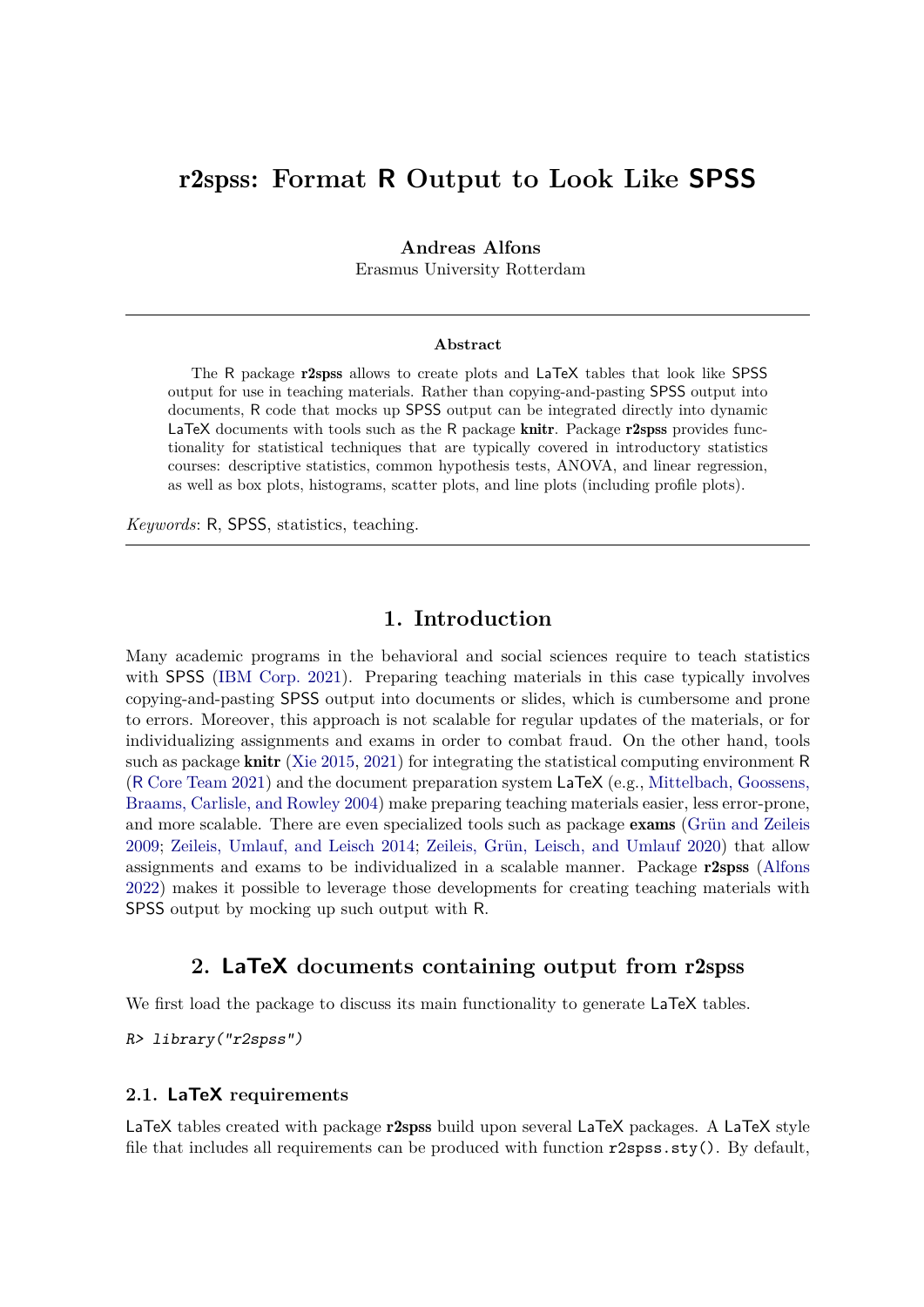it prints the content of the style file on the R console, but its only argument path can be used to specify the path to a folder in which to put the file  $r2spss.sty.$  For instance, the following command can be used to put the style file in the current working directory.

### $R$ >  $r2$ spss.sty(path = ".")

After putting the style file in the folder that contains your LaTeX document, the following command should be included in the preamble of your LaTeX document, i.e., somewhere in between \documentclass{} and \begin{document}.

\usepackage{r2spss}

## **2.2. Workhorse functions to create LaTeX tables with** r2spss

Functions in package r2spss create certain R objects, whose print() method prints the LaTeX tables that mimic the corresponding SPSS output. Essentially, such a print() method first calls function to SPSS(), which produces an object of class "SPSS table". Its component table contains a data frame of the results in SPSS format. Other components of the object contain any necessary additional information of the SPSS table, such as the main title, the header layout, or footnotes. Afterwards, the print() method calls function to\_latex() with the "SPSS table" object to print the LaTeX table.

These two function can also be called separately by the user, which allows for further customization of the LaTeX tables. Some examples can be found in the help file of to\_SPSS() or to latex(), which can be accessed from the R console with ?to\_SPSS and ?to\_latex, respectively. In addition, the "data.frame" method of to\_latex() allows to extend the functionality of r2spss with additional LaTeX tables that mimic the look of SPSS output.

Package r2spss can create output that mimics the look of current SPSS versions, as well as the look of older versions. The above mentioned functions contain the argument version for specifying which type of output to create. Possible values are "modern" to mimic recent versions and "legacy" to mimic older versions. LaTeX tables that mimic the look of recent SPSS version thereby build upon the LaTeX package nicematrix [\(Pantigny 2021\)](#page-17-8) and its NiceTabular environment, which is preferred for its seamless display of background colors in the table.

However, r2spss requires nicematrix version 6.5 (2022-01-23) or later. It is also important to note that tables using the NiceTabular environment may require several LaTeX compilations to be displayed correctly.

## **2.3. Global package options**

Package **r2spss** allows to set global options within the current R session, which can be read and modified with the accessor functions r2spss options  $\text{get}()$  and r2spss options  $\text{set}(),$ respectively. Most importantly, the option version controls the default for whether tables and plots should mimic the content and look of recent SPSS versions ("modern") or older versions ("legacy").

SPSS tables by default include horizontal grid lines in between all rows, which in particular in the look of older SPSS versions can be distracting from the content of the tables. Package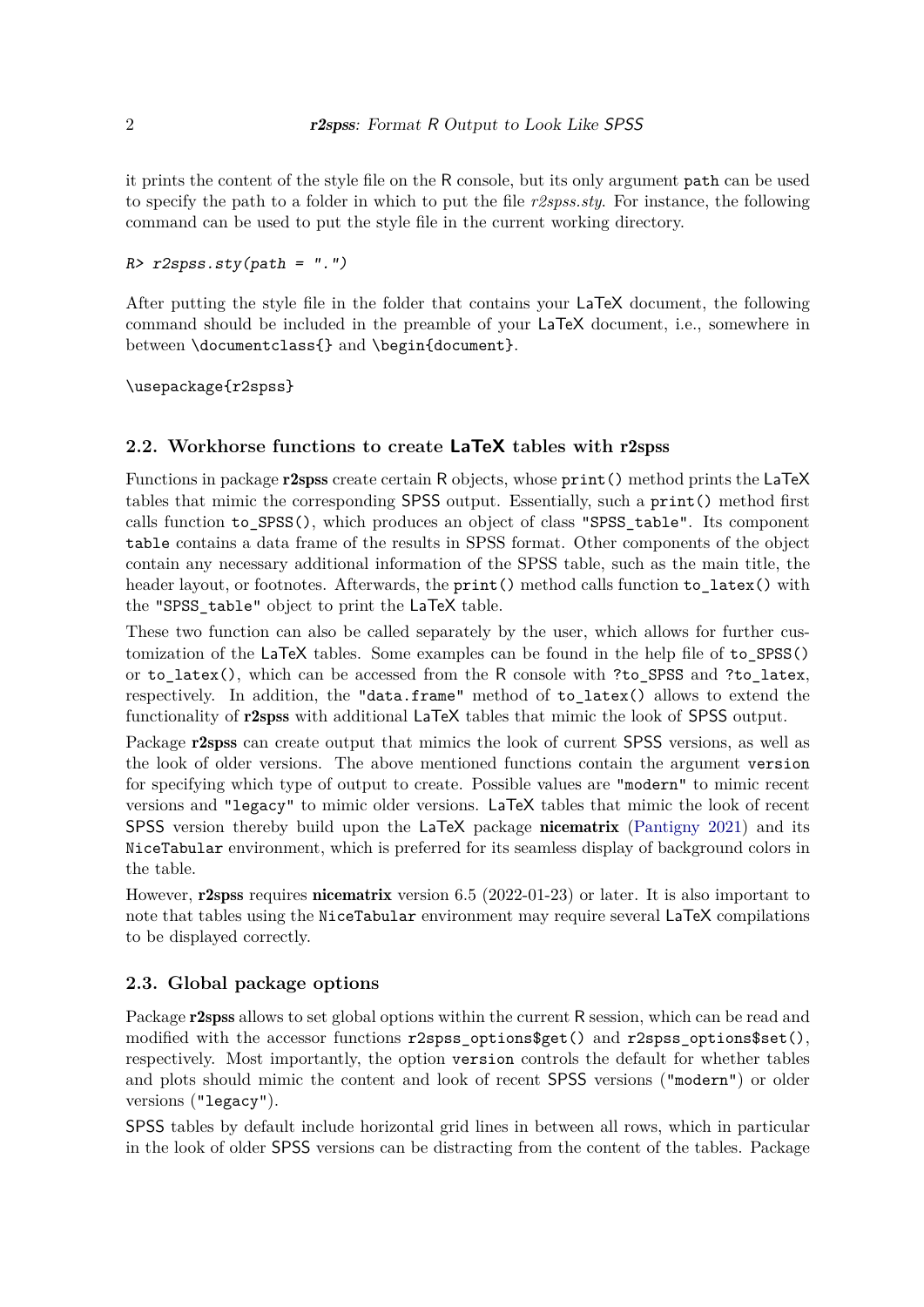r2spss therefore distinguishes between major and minor grid lines in tables. Minor grid lines can easily be suppressed by setting the global option minor to FALSE, which increases the readability of the tables while still closely mimicking the look of SPSS.

For portability reasons, this vignette only displays LaTeX tables that mimic the simpler look of older SPSS versions, but with minor grid lines removed. This is realized by setting global options with the following command.

```
R> r2spss options$set(version = "legacy", minor = FALSE)
```
## **2.4. Dynamic documents and** knitr **options**

Package **r2spss** is the most useful when writing dynamic LaTeX documents with tools such as the R package knitr [\(Xie 2015,](#page-17-1) [2021\)](#page-17-2). When creating LaTeX tables in R code chunks with **knitr**, the output of the chunk should be written directly into the output document by setting the chunk option results='asis'. For more information on knitr chunk options, in particular various options for figures, please see <https://yihui.org/knitr/options/>.

# **3. Illustrations: Using package** r2spss

Several examples showcase the functionality of r2spss to mock up SPSS tables and graphics.

## **3.1. Example data sets**

The following two data sets from package r2spss will be used to illustrate its functionality: Eredivisie and Exams. The former contains information on all football players in the Dutch Eredivisie, the highest men's football league in the Netherlands, who played at least one match in the 2013-14 season. The latter contains grades for an applied statistics course at Erasmus University Rotterdam for students who took both the regular exam and the resit.

R> data("Eredivisie") R> data("Exams")

Among other information, the Eredivisie data contain the market values of the football players. In many examples, we will use the logarithm of the market values rather that the market values themselves, so we add those to the data set.

R> Eredivisie\$logMarketValue <- log(Eredivisie\$MarketValue)

## **3.2. Descriptive statistics and plots**

Descriptive statistics can be produced with function descriptives(), for example of the age, minutes played, and logarithm of market value of football players in the Eredivisie data.

R> descriptives(Eredivisie, c("Age", "Minutes", "logMarketValue"))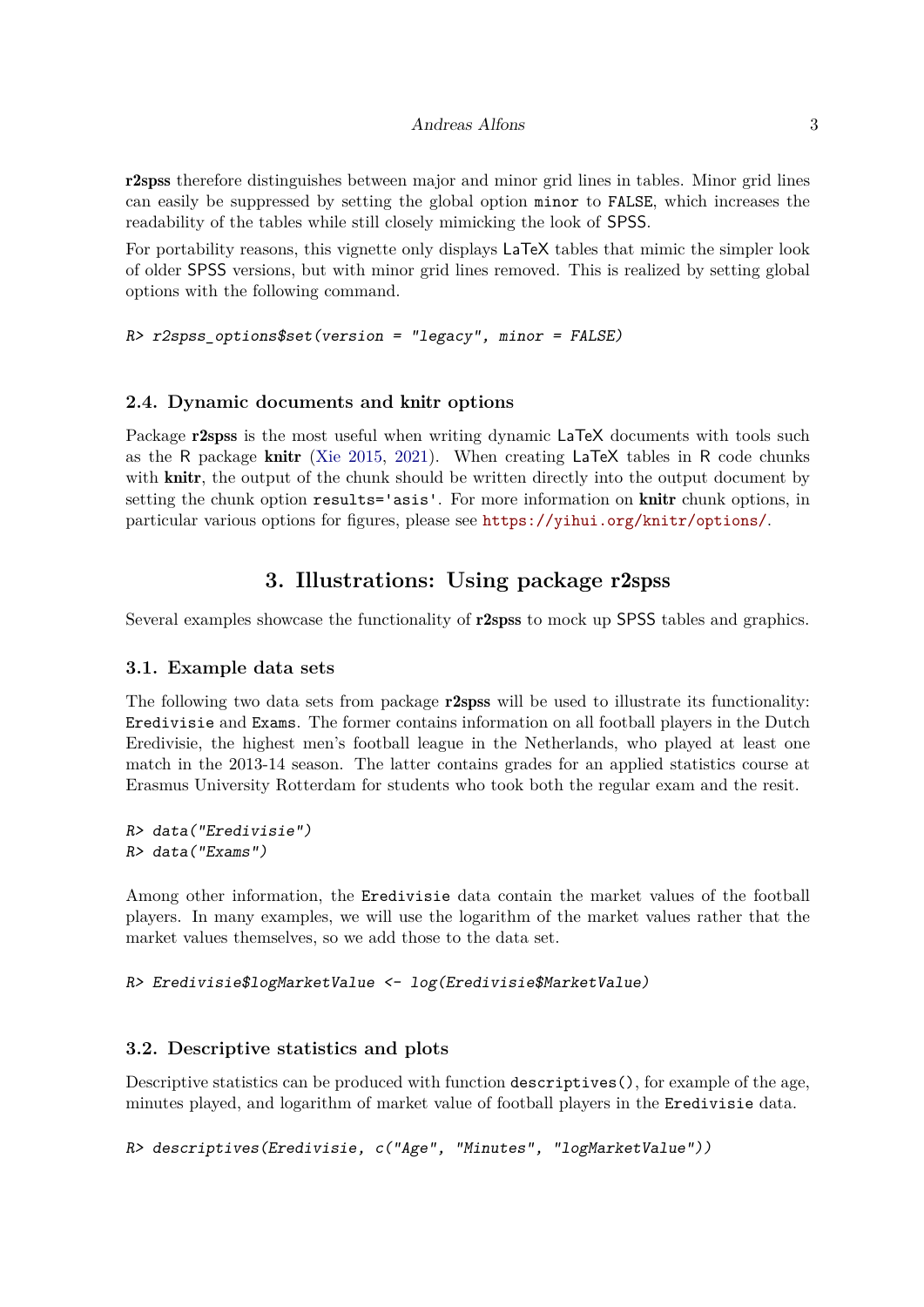|                    |     |         |         |         | Std.      |
|--------------------|-----|---------|---------|---------|-----------|
|                    | N   | Minimum | Maximum | Mean    | Deviation |
| Age                | 417 | 16      | 38      | 24.36   | 3.99      |
| Minutes            | 417 |         | 3060    | 1425.81 | 972.08    |
| logMarketValue     | 417 | 10.82   | 16.12   | 13.50   | $1.09\,$  |
| Valid N (listwise) | 417 |         |         |         |           |

**Descriptive Statistics**

Functions histogram() and box\_plot() can be used to create a histogram or box plot, respectively, of a specified variable.

## R> histogram(Eredivisie, "logMarketValue")



R> box\_plot(Eredivisie, "logMarketValue")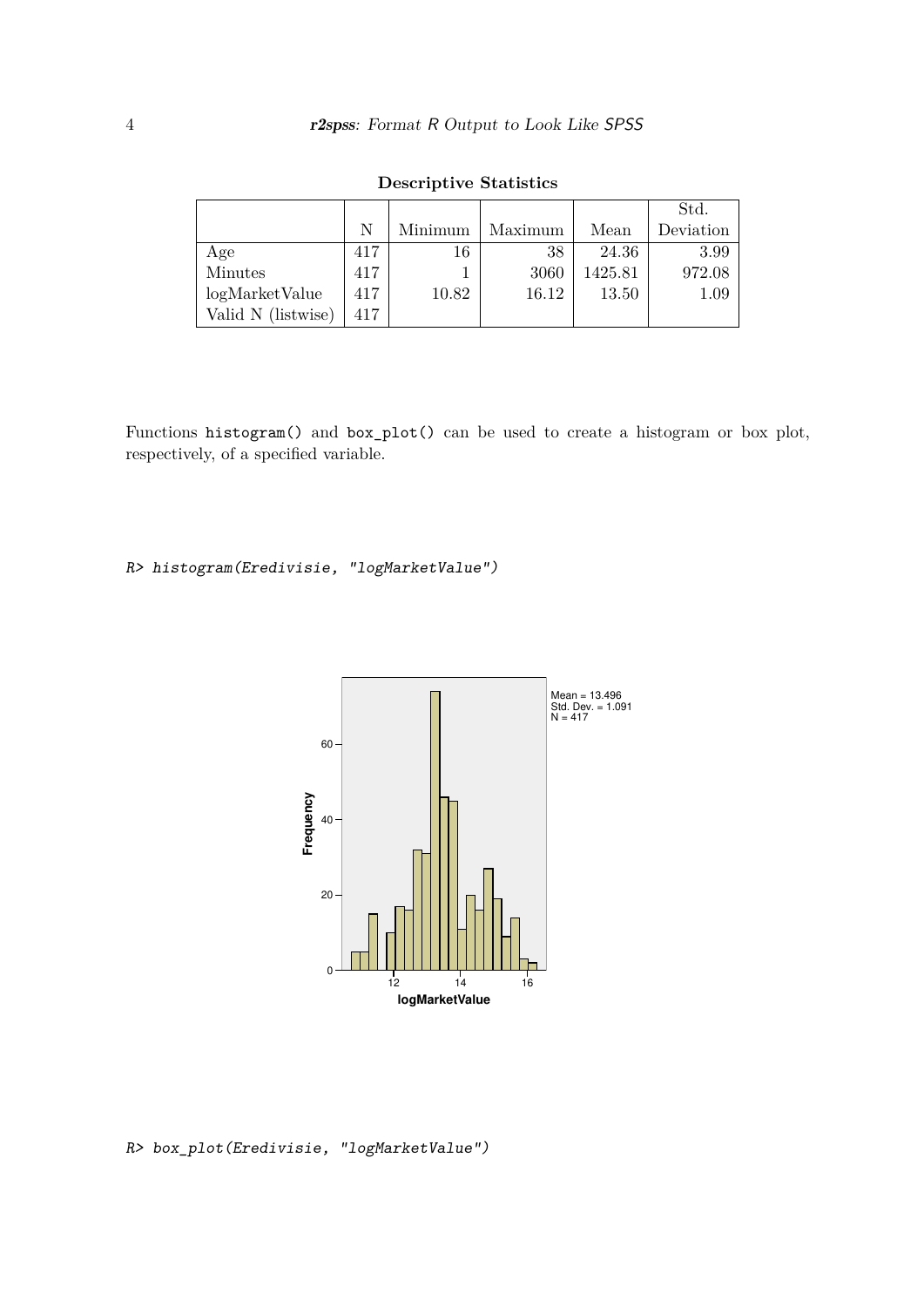

A scatter plot or scatter plot matrix can be produced with function scatter\_plot() by specifying the corresponding variables.

R> scatter\_plot(Eredivisie, c("Age", "logMarketValue"))



R> scatter\_plot(Eredivisie, c("Age", "Minutes", "logMarketValue"))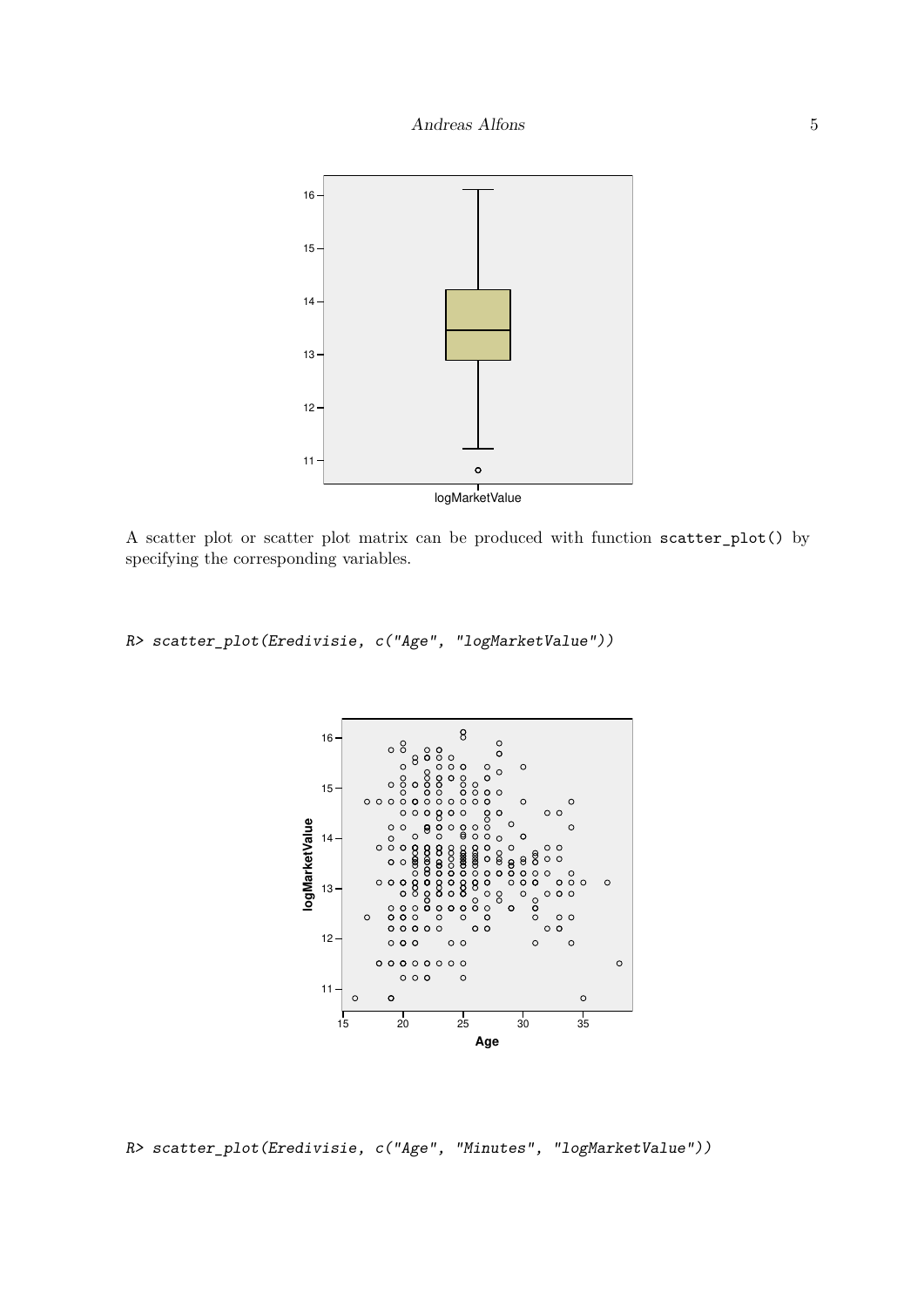

## **3.3. Analyzing one sample**

With the Exams data, we can perform a one-sample *t* test on whether the average grade on the resit exam differs from 5.5, which is the minimum passing grade in the Netherlands. For this purpose, we can use function  $t$ <sub>\_test</sub>() with a single variable as well as the value under the null-hypothesis.

 $R$ >  $t_t$  test (Exams, "Resit", mu = 5.5)

|       |    |       | Std            | Std. Error |  |  |
|-------|----|-------|----------------|------------|--|--|
|       |    |       | Mean Deviation | Mean       |  |  |
| Resit | 45 | 5.598 | 1.438          |            |  |  |

**One-Sample Statistics**

| <b>One-Sample Test</b> |  |
|------------------------|--|
|------------------------|--|

|       |      | Test Value $= 5.5$ |           |            |            |       |  |  |
|-------|------|--------------------|-----------|------------|------------|-------|--|--|
|       |      | 95\% Confidence    |           |            |            |       |  |  |
|       |      | Interval of the    |           |            |            |       |  |  |
|       |      |                    | $Sig.(2-$ | Mean       | Difference |       |  |  |
|       |      | df                 | tailed)   | Difference | Lower      | Upper |  |  |
| Resit | .456 |                    | .651      | .098       | $-.334$    | .530  |  |  |

## **3.4. Analyzing paired observations**

Similarly, we can perform a paired-sample *t* test on whether the average grades differ between the regular exam and the resit by supplying the two corresponding variables to function t\_test().

```
R> t_test(Exams, c("Resit", "Regular"))
```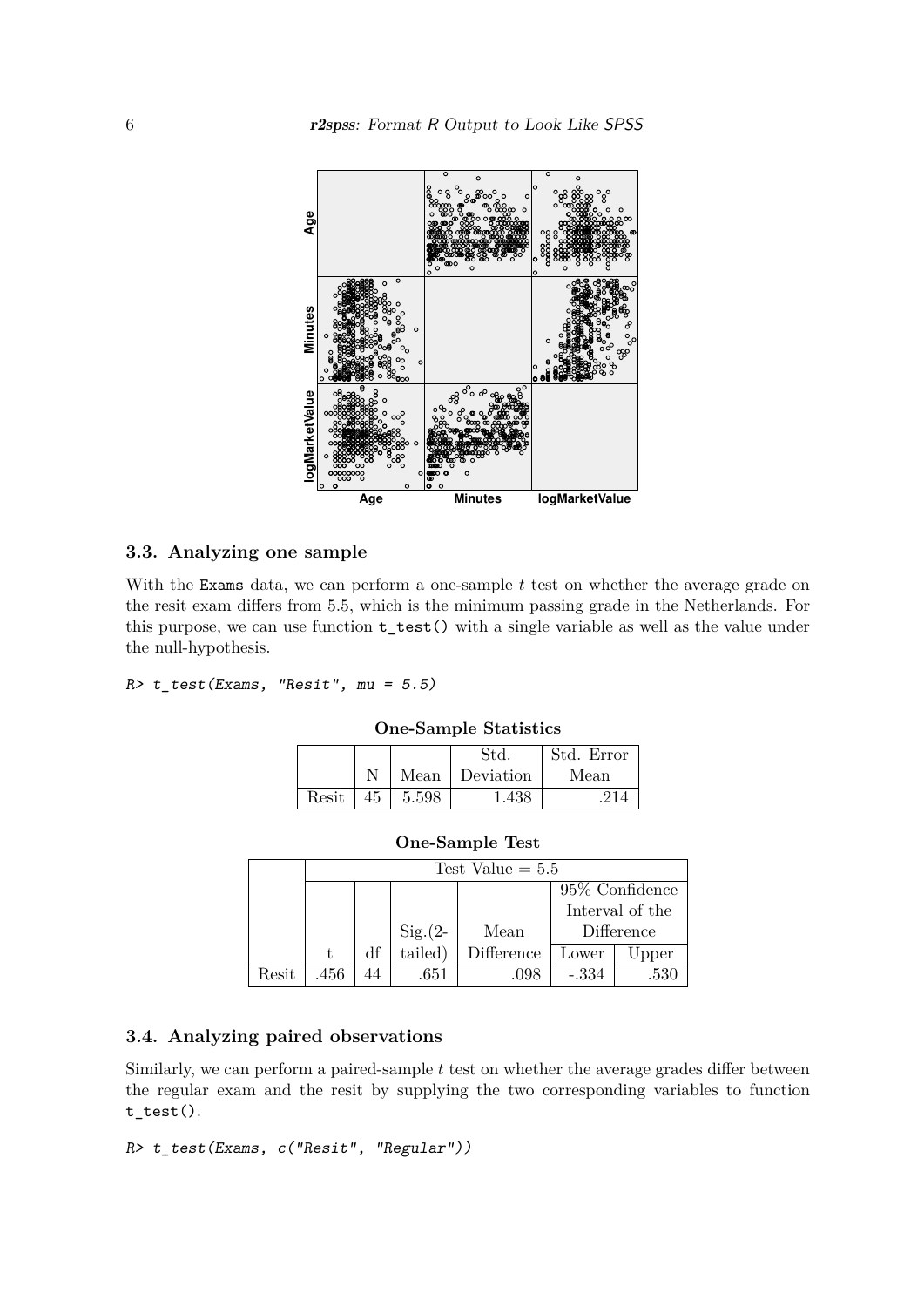|         |    |       | Std.      | Std. Error |
|---------|----|-------|-----------|------------|
|         |    | Mean  | Deviation | Mean       |
| Resit   | 45 | 5.598 | 1.438     | .214       |
| Regular | 45 | 3.971 | 1 142     | .170       |

## **Paired Samples Statistics**

**Paired Samples Test**

|                 | Paired Differences |           |       |                   |       |       |    |           |
|-----------------|--------------------|-----------|-------|-------------------|-------|-------|----|-----------|
|                 |                    |           |       | $95\%$ Confidence |       |       |    |           |
|                 |                    |           | Std.  | Interval of the   |       |       |    |           |
|                 |                    | Std.      | Error | Difference        |       |       |    | $Sig.(2-$ |
|                 | Mean               | Deviation | Mean  | Lower             | Upper |       | df | tailed)   |
| Resit - Regular | 1.627              | 1.434     | .214  | 1.196             | 2.057 | 7.610 | 44 | .000      |

As nonparametric alternatives, we can perform a Wilcoxon signed rank test with function wilcoxon\_test() or a sign test with function sign\_test().

R> wilcoxon\_test(Exams, c("Regular", "Resit"))

| Ranks |                                |                 |       |                          |  |  |
|-------|--------------------------------|-----------------|-------|--------------------------|--|--|
|       |                                |                 |       | Mean Rank   Sum of Ranks |  |  |
|       | Resit - Regular Negative Ranks | $3^{\rm a}$     | 14.00 | 42.00                    |  |  |
|       | Positive Ranks                 | 41 <sup>b</sup> | 23.12 | 948.00                   |  |  |
|       | <b>Ties</b>                    | $1^{\rm c}$     |       |                          |  |  |
|       | Total                          | 45              |       |                          |  |  |

a. Resit < Regular

b. Resit > Regular

 $c.$  Resit = Regular

## **Test Statistics<sup>a</sup>**

|                        | Resit - Regular       |
|------------------------|-----------------------|
|                        | $-5.288$ <sup>b</sup> |
| Asymp. Sig. (2-tailed) | .000                  |

a. Wilcoxon Signed Ranks Test

b. Based on positive ranks.

R> sign\_test(Exams, c("Regular", "Resit"))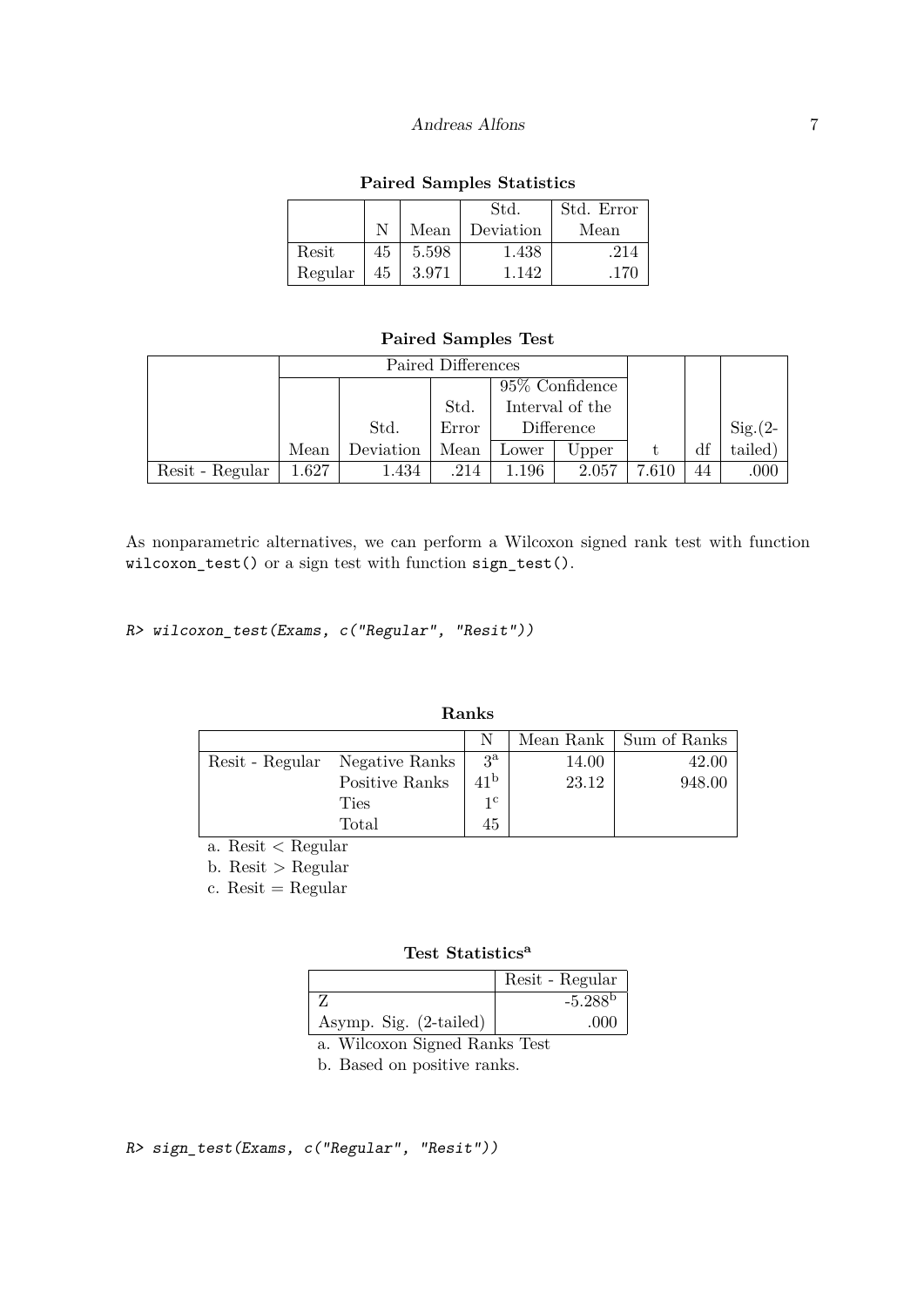| Resit - Regular Negative Differences <sup>a</sup> |  |
|---------------------------------------------------|--|
| Positive Differences <sup>b</sup>                 |  |
| Ties <sup>c</sup>                                 |  |
| Total                                             |  |

|--|

a. Resit < Regular

b. Resit > Regular

a. Sign Test

| c. Resit = Regular           |                 |
|------------------------------|-----------------|
| Test Statistics <sup>a</sup> |                 |
|                              | Resit - Regular |
|                              | $-5.578$        |

Asymp. Sig.  $(2\text{-tailed})$  .000

Note that the order of the variables in the nonparametric test is reversed compared to the paired-sample *t* test, but all three tests compute the differences in the form Resit - Regular. This behavior is carried over from SPSS.

To check which of these tests are suitable for the given data, we can for example use a box plot. Function box\_plot() allows to specify multiple variables to be plotted.

```
R> box_plot(Exams, c("Regular", "Resit"))
```


#### **3.5. Comparing two groups**

An independent-samples *t* test can be performed with function t\_test() by specifying the numeric variable of interest as well as a grouping variable. As an example, we test whether the average log market values differ between Dutch and foreign football players.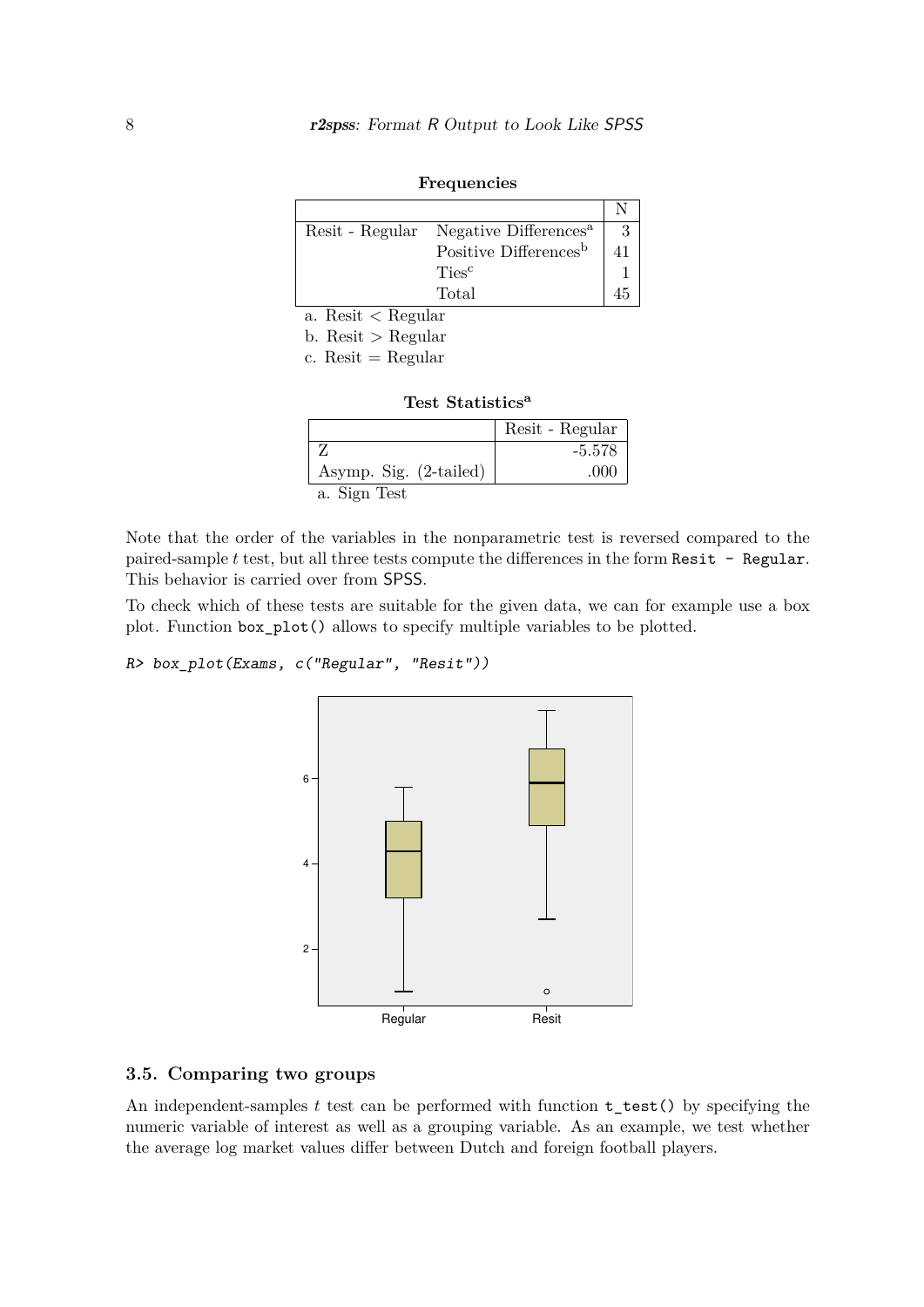## R> t\_test(Eredivisie, "logMarketValue", group = "Foreign")

| Group Deachstres |         |     |        |           |            |  |  |
|------------------|---------|-----|--------|-----------|------------|--|--|
|                  |         |     |        | Std.      | Std. Error |  |  |
|                  | Foreign |     | Mean   | Deviation | Mean       |  |  |
| logMarketValue   |         | 279 | 13.345 | 1.108     | .066       |  |  |
|                  |         | 138 | 13.801 | .994      | $.085\,$   |  |  |

### **Group Statistics**

#### **Independent Samples Test**

|                |           |              | Levene's Test |          |                              |         |            |            |         |                 |
|----------------|-----------|--------------|---------------|----------|------------------------------|---------|------------|------------|---------|-----------------|
|                |           |              | for Equality  |          |                              |         |            |            |         |                 |
|                |           | of Variances |               |          | t-test for Equality of Means |         |            |            |         |                 |
|                |           |              |               |          |                              |         |            |            |         | 95% Confidence  |
|                |           |              |               |          |                              | Sig.    |            |            |         | Interval of the |
|                |           |              |               |          |                              | $(2 -$  | Mean       | Std. Error |         | Difference      |
|                |           | $_{\rm F}$   | Sig.          | t        | df                           | tailed) | Difference | Difference | Lower   | Upper           |
| logMarketValue | Equal     | .979         | .323          | $-4.085$ | 415                          | .000    | $-.455$    | .111       | $-.675$ | $-.236$         |
|                | variances |              |               |          |                              |         |            |            |         |                 |
|                | assumed   |              |               |          |                              |         |            |            |         |                 |
|                | Equal     |              |               | $-4.237$ | 301.040                      | .000    | $-.455$    | .107       | $-.667$ | $-.244$         |
|                | variances |              |               |          |                              |         |            |            |         |                 |
|                | not       |              |               |          |                              |         |            |            |         |                 |
|                | assumed   |              |               |          |                              |         |            |            |         |                 |

As a nonparametric alternative, we can perform a Wilcoxon rank sum test with function wilcoxon\_test() in a similar manner. Note that it is not necessary to use the logarithms of the market values here, as this test works with ranks instead of the observed values.

R> wilcoxon\_test(Eredivisie, "MarketValue", group = "Foreign")

| ----------  |       |     |           |              |  |  |
|-------------|-------|-----|-----------|--------------|--|--|
|             |       |     | Mean Rank | Sum of Ranks |  |  |
| MarketValue |       | 279 | 192.08    | 53590.00     |  |  |
|             |       | 138 | 243.21    | 33563.00     |  |  |
|             | Total |     |           |              |  |  |

**Ranks**

## **Test Statistics<sup>a</sup>**

| MarketValue |
|-------------|
| 14530.000   |
| 53590.000   |
| $-4.083$    |
| -000        |
|             |

a. Grouping Variable: Foreign

We can again use a box plot to check whether the *t* test is suitable for the given data, as function box\_plot() allows to specify a grouping variable as well.

R> box\_plot(Eredivisie, "logMarketValue", group = "Foreign")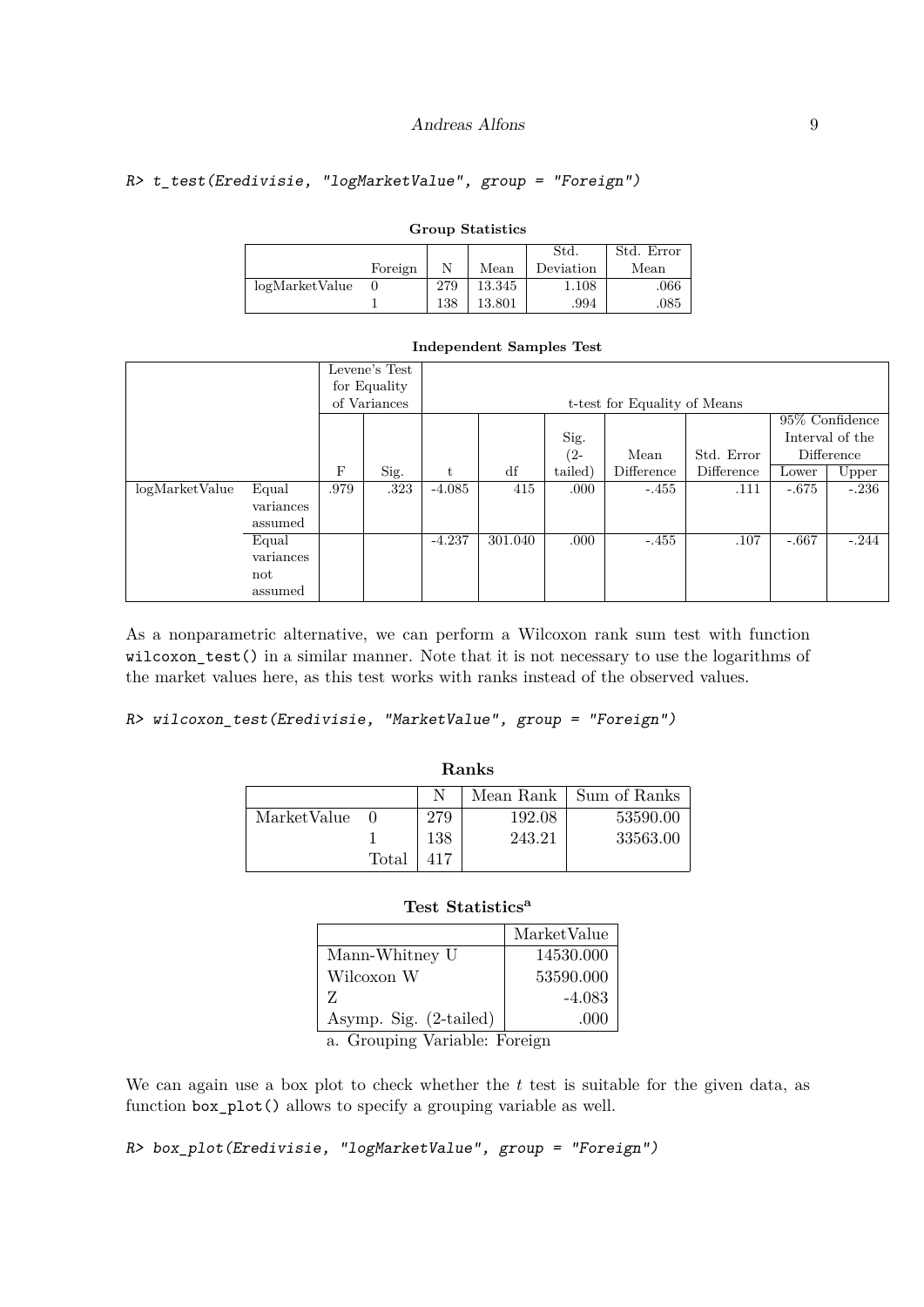

## **3.6. Comparing multiple groups**

For comparing the means of multiple groups, one-way ANOVA can be performed with function ANOVA(). Here we test whether there are differences among the average log market values for players on different positions.

R> oneway <- ANOVA(Eredivisie, "logMarketValue", group = "Position") R> oneway

### **Descriptives**

| logMarketValue |     |        |           |       |                 |                   |         |         |
|----------------|-----|--------|-----------|-------|-----------------|-------------------|---------|---------|
|                |     |        |           |       | 95\% Confidence |                   |         |         |
|                |     |        |           |       |                 | Interval for Mean |         |         |
|                |     |        | Std.      | Std.  | Lower           | Upper             |         |         |
|                | N   | Mean   | Deviation | Error | Bound           | Bound             | Minumum | Maximum |
| Goalkeeper     | 35  | 13.343 | 1.322     | .223  | 12.889          | 13.797            | 10.820  | 15.425  |
| Defender       | 137 | 13.396 | .986      | .084  | 13.230          | 13.563            | 10.820  | 15.687  |
| Midfielder     | 121 | 13.568 | 1.115     | .101  | 13.367          | 13.769            | 10.820  | 16.118  |
| Forward        | 124 | 13.580 | 1.108     | .100  | 13.383          | 13.777            | 10.820  | 16.118  |
| Total          | 417 | 13.496 | 1.091     | .053  | 13.391          | 13.601            | 10.820  | 16.118  |

## **Test of Homogeneity of Variances**

| Levene Statistic | df1 | ብභ |  |
|------------------|-----|----|--|
|                  |     |    |  |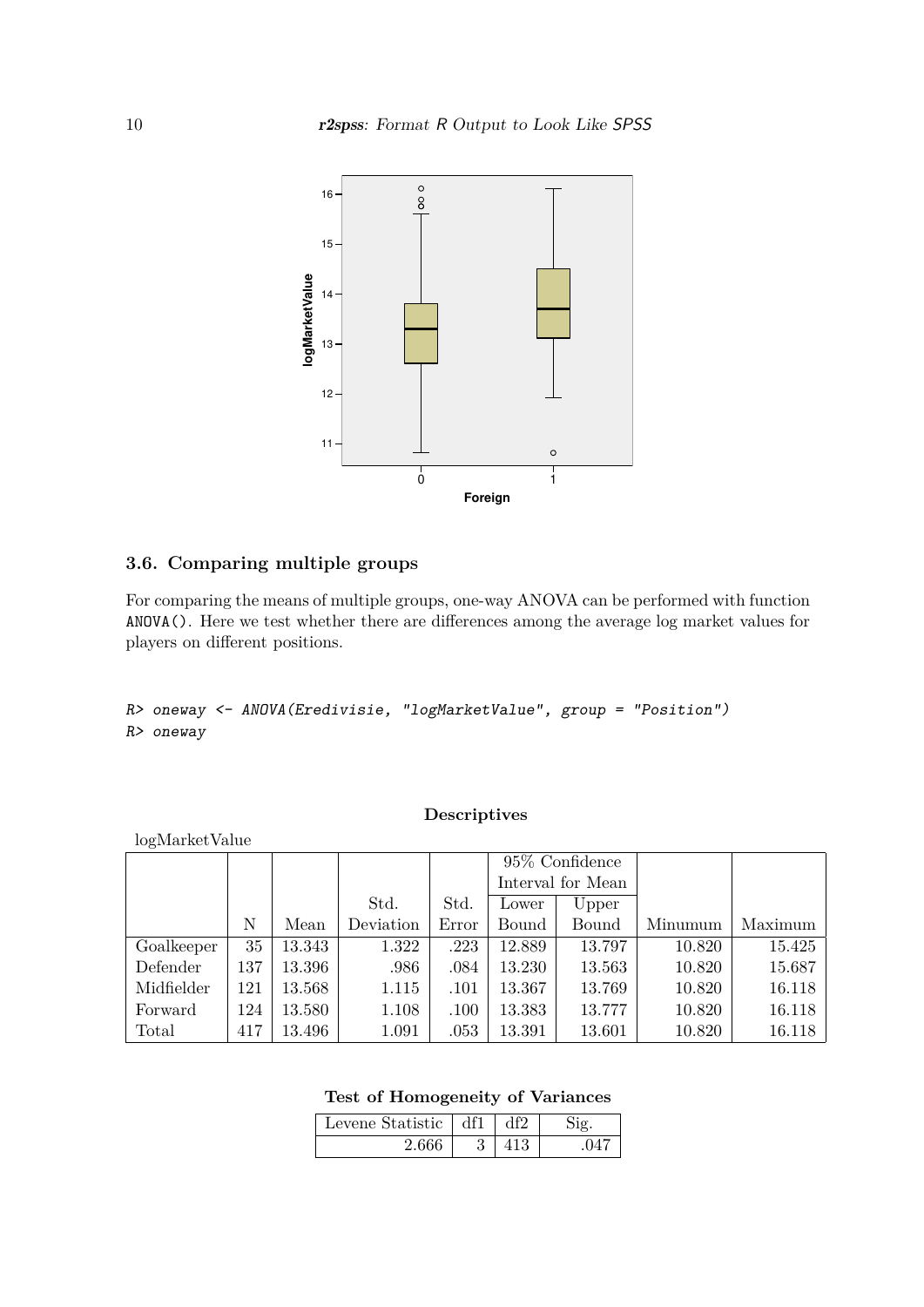## **ANOVA**

| logMarketValue |                |     |             |       |      |
|----------------|----------------|-----|-------------|-------|------|
|                | Sum of Squares | df  | Mean Square | F     | Sig. |
| Between Groups | 3.687          | 3   | 1.229       | 1.032 | .378 |
| Within Groups  | 491.786        | 413 | 1.191       |       |      |
| $\rm Total$    | 495.474        | 416 |             |       |      |

The plot() method for the resulting object produces a profile plot.

## R> plot(oneway)



A nonparametric alternative based on ranks is the Kruskal-Wallis test, which can be applied with function kruskal\_test(). It is again not necessary to use the logarithms of the market values for this test.

#### R> kruskal\_test(Eredivisie, "MarketValue", group = "Position")

Warning in rbind(deparse.level, ...): number of columns of result, 2, is not a multiple of

|                            |             | Ranks      |     |           |
|----------------------------|-------------|------------|-----|-----------|
|                            |             | Position   |     | Mean Rank |
|                            | MarketValue | Goalkeeper | 35  | 196.01    |
| vector length 3 of arg $2$ |             | Defender   | 137 | 197.52    |
|                            |             | Midfielder | 121 | 217.17    |
|                            |             | Forward    | 124 | 217.38    |
|                            |             | Total      | 417 |           |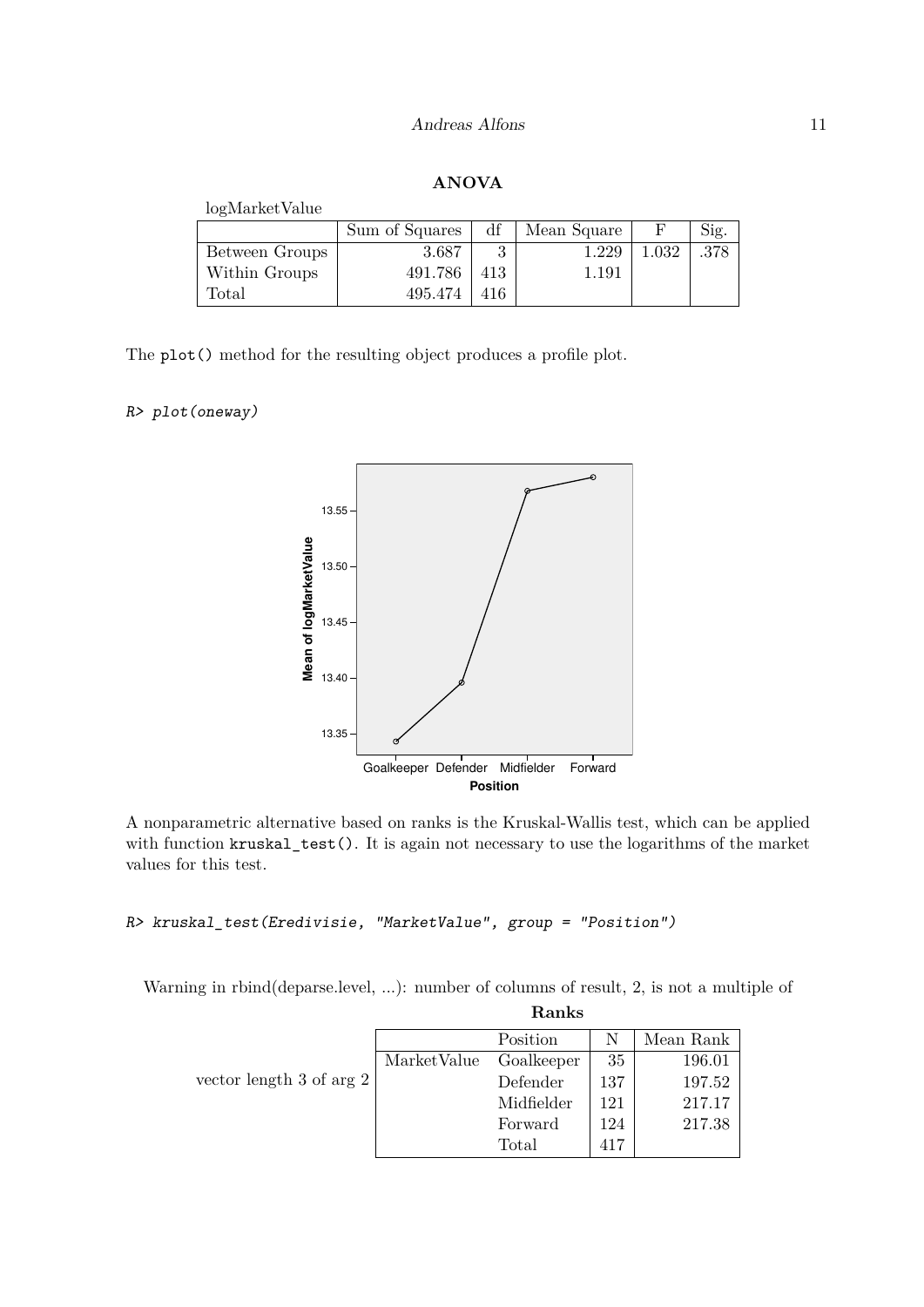|                                           | MarketValue |
|-------------------------------------------|-------------|
| Chi-Square                                | 2.814       |
| Чť                                        |             |
| Asymp. Sig.                               | .421        |
| $\mathcal{V}$ $\mathcal{V}$ $\mathcal{V}$ |             |

**Test Statisticsa,b**

a. Kruskal Wallis Test

b. Grouping Variable: Position

Similarly, two-way ANOVA can be performed by supplying two grouping variables to function ANOVA().

```
R> twoway <- ANOVA(Eredivisie, "logMarketValue",
+ group = c("Position", "Foreign"))
R> twoway
```

|            | Dependent Variable: logMarketValue |        |                       |     |  |  |  |
|------------|------------------------------------|--------|-----------------------|-----|--|--|--|
|            |                                    |        | $\operatorname{Std}.$ |     |  |  |  |
| Position   | Foreign                            | Mean   | Deviation             | N   |  |  |  |
| Goalkeeper | 0                                  | 13.254 | 1.465                 | 24  |  |  |  |
|            | 1                                  | 13.538 | .972                  | 11  |  |  |  |
|            | Total                              | 13.343 | 1.322                 | 35  |  |  |  |
| Defender   | 0                                  | 13.289 | 1.033                 | 99  |  |  |  |
|            | 1                                  | 13.675 | .795                  | 38  |  |  |  |
|            | Total                              | 13.396 | .986                  | 137 |  |  |  |
| Midfielder | 0                                  | 13.474 | 1.160                 | 84  |  |  |  |
|            | 1                                  | 13.781 | .987                  | 37  |  |  |  |
|            | Total                              | 13.568 | 1.115                 | 121 |  |  |  |
| Forward    | 0                                  | 13.304 | 1.016                 | 72  |  |  |  |
|            | 1                                  | 13.963 | 1.126                 | 52  |  |  |  |
|            | Total                              | 13.580 | 1.108                 | 124 |  |  |  |
| Total      | 0                                  | 13.345 | 1.108                 | 279 |  |  |  |
|            | 1                                  | 13.801 | .994                  | 138 |  |  |  |
|            | Total                              | 13.496 | 1.091                 | 417 |  |  |  |

### **Descriptive Statistics**

Levene's Test of Equality of **Error Variances<sup>a</sup>**

Dependent Variable: logMarketValue

| Levene Statistic $\vert df1 \vert$ | df2 | $S$ io |
|------------------------------------|-----|--------|
| 2.658                              | 409 | .011   |

Tests the null hypothesis that the error variance of the dependent variable is equal across groups.

a. Design: Intercept + Position + Foreign  $+$  Position  $*$  Foreign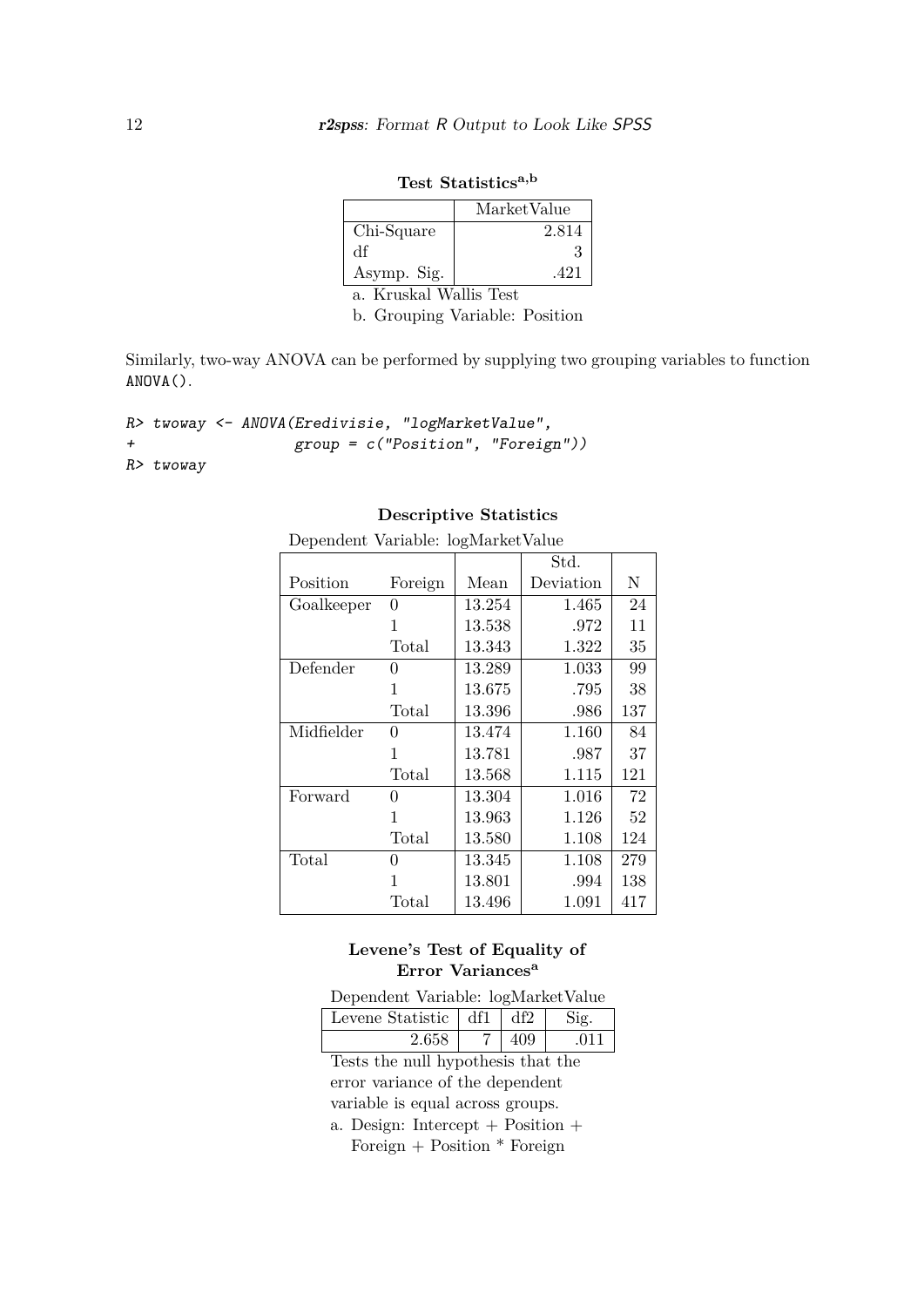|  |  | Tests of Between-Subject Effects |  |  |
|--|--|----------------------------------|--|--|
|--|--|----------------------------------|--|--|

|                                                           | Type III Sum     |     |             |           |      |
|-----------------------------------------------------------|------------------|-----|-------------|-----------|------|
| Source                                                    | of Squares       | df  | Mean Square | F         | Sig. |
| Corrected Model                                           | $23.914^{\rm a}$ | 7   | 3.416       | 2.963     | .005 |
| Intercept                                                 | 48638.419        |     | 48638.419   | 42185.739 | .000 |
| Position                                                  | 2.578            | 3   | .859        | .745      | .525 |
| Foreign                                                   | 11.104           |     | 11.104      | 9.631     | .002 |
| Position * Foreign                                        | 2.158            | 3   | .719        | .624      | .600 |
| Error                                                     | 471.560          | 409 | 1.153       |           |      |
| Total                                                     | 49133.893        | 417 |             |           |      |
| Corrected Total                                           | 495.474          | 416 |             |           |      |
| $\Omega$ P Squared $=$ 0.48 (Adjusted P Squared $=$ 0.22) |                  |     |             |           |      |

Dependent Variable: logMarketValue

a. R Squared  $= .048$  (Adjusted R Squared  $= .032$ )

We can again produce a profile plot with the  $plot()$  method for the resulting object. Argument which can be used to specify which of the two grouping variables should be used on the  $x$ -axis of the profile plot, with the default being the first grouping variable.

#### R> plot(twoway)



#### **Estimated Marginal Means of logMarketValue**

The plot() method illustrated works similarly to function line\_plot(). The latter is more generally applicable and can also be used, e.g., for plotting time series.

# **3.7.**  $\chi^2$  tests

Function chisq\_test() implements  $\chi^2$  goodness-of-fit tests and  $\chi^2$  tests on independence. With the Eredivisie data, we can first perform a goodness-of-fit test to see whether the traditional Dutch 4-3-3 system of total football is still reflected in player composition of Dutch football teams. In other words, we test for a multinomial distribution of variable Position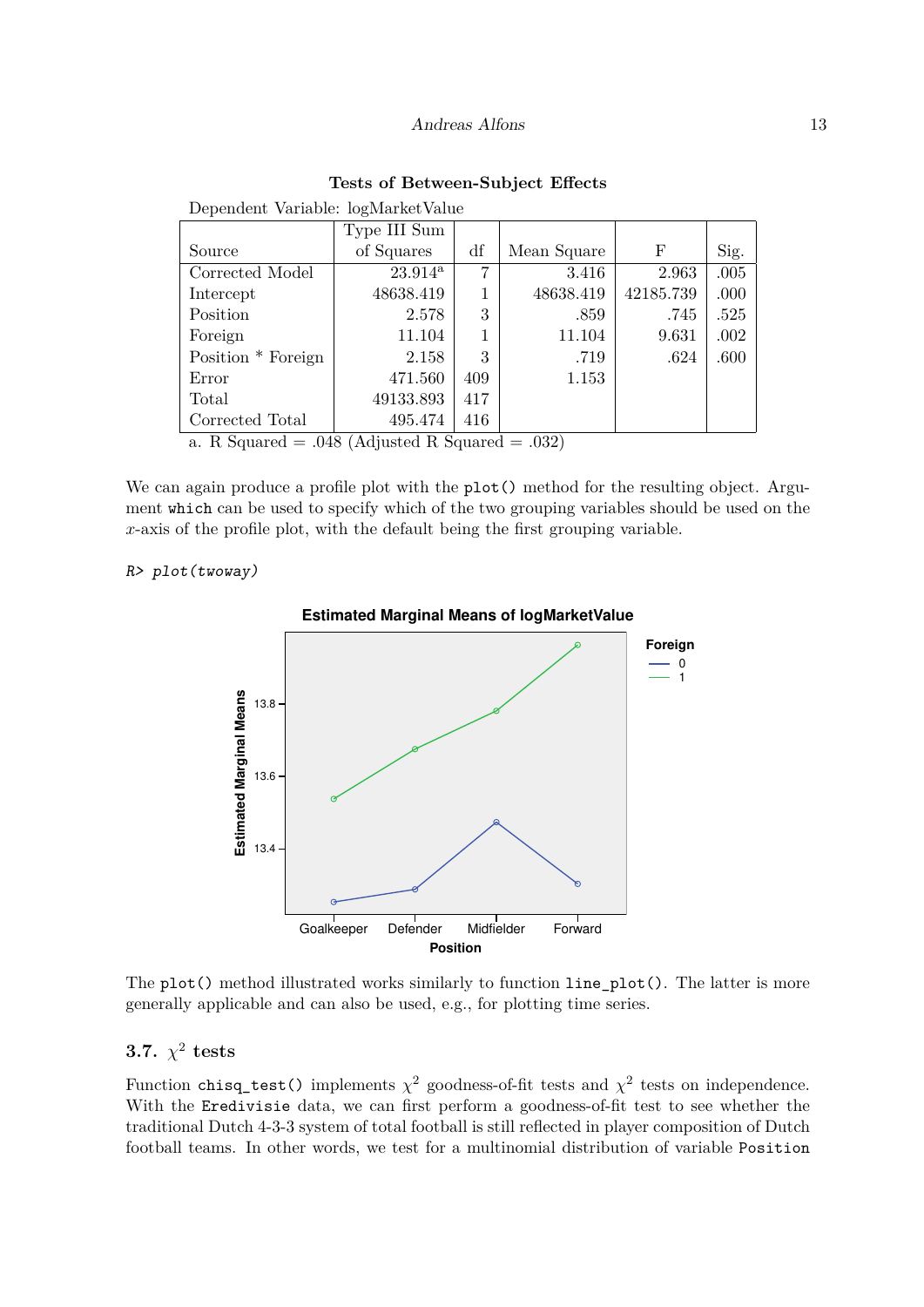with the probabilities  $1/11$ ,  $4/11$ ,  $3/11$ , and  $3/11$  for goalkeepers, defenders, midfielders, and forwards, respectively.

```
R> chisq_test(Eredivisie, "Position", p = c(1, 4, 3, 3)/11)
```

|            | Observed N | Expected N | Residual |
|------------|------------|------------|----------|
| Goalkeeper | 35         | 37.9       | $-2.9$   |
| Defender   | 137        | 151.6      | $-14.6$  |
| Midfielder | 121        | 113.7      | 7.3      |
| Forward    | 124        | 113.7      | 10.3     |
| Total      | 417        |            |          |

# **Position**

#### **Test Statistics**

|                                    | Position        |
|------------------------------------|-----------------|
| Chi-Square                         | $3.029^{\rm a}$ |
| df                                 |                 |
| Asymp. Sig.                        | .387            |
| $\sim$ $\sim$ $\sim$ $\sim$ $\sim$ |                 |

a. 0 cells (0.0%) have expected frequencies less than 5. The minimum expected cell frequency is 37.9.

Furthermore, we can test whether the categorical variables Position and Foreign are independent, i.e., whether the proportions of Dutch and foreign players are the same for all playing positions.

R> chisq\_test(Eredivisie, c("Position", "Foreign"))

|          |            |                | Foreign |       |       |
|----------|------------|----------------|---------|-------|-------|
|          |            |                | 0       |       | Total |
| Position | Goalkeeper | Count          | 24      | 11    | 35    |
|          |            | Expected Count | 23.4    | 11.6  | 35.0  |
|          | Defender   | Count          | 99      | 38    | 137   |
|          |            | Expected Count | 91.7    | 45.3  | 137.0 |
|          | Midfielder | Count          | 84      | 37    | 121   |
|          |            | Expected Count | 81.0    | 40.0  | 121.0 |
|          | Forward    | Count          | 72      | 52    | 124   |
|          |            | Expected Count | 83.0    | 41.0  | 124.0 |
| Total    |            | Count          | 279     | 138   | 417   |
|          |            | Expected Count | 279.0   | 138.0 | 417.0 |

|  |  |  | <b>Position * Foreign Crosstabulation</b> |
|--|--|--|-------------------------------------------|
|--|--|--|-------------------------------------------|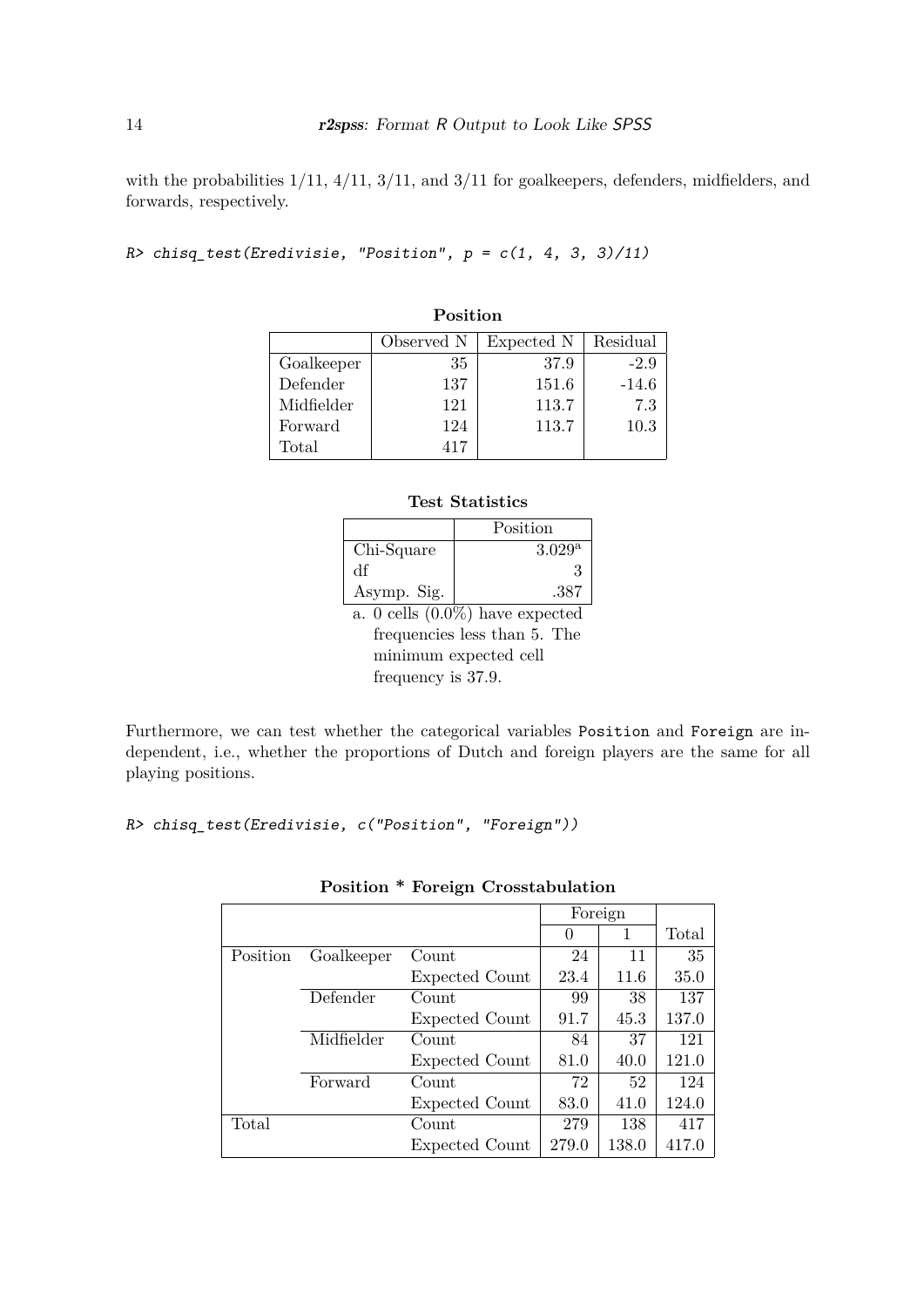|                    |                 |    | Asymp. Sig.        |
|--------------------|-----------------|----|--------------------|
|                    | Value           | df | $(2\text{-sided})$ |
| Pearson Chi-Square | $6.543^{\rm a}$ | 3  | .088               |
| Likelihood Ratio   | 6.440           | 3  | .092               |
| Linear-by-Linear   | 4.441           |    | .035               |
| Association        |                 |    |                    |
| N of Valid Cases   | 417             |    |                    |

| Chi-Square Tests |  |
|------------------|--|
|------------------|--|

a. 0 cells (0.0%) have expected count less than 5. The minimum expected count is 11.6.

### **3.8. Linear regression**

In this section, we compare two regression models to explain the log market values of football players. The first model uses only the player's age as a linear and a squared effect, while the second model adds the remaining contract length and a dummy variable for foreign players.

We first add the squared values of age to the data set.

```
R> Eredivisie$AgeSq <- Eredivisie$Age^2
```
We then estimate the regression models with function regression(). As usual in R, we specify the regression models with formulas.

```
R> fit <- regression(logMarketValue ~ Age + AgeSq,
+ logMarketValue ~ Age + AgeSq + Contract + Foreign,
+ data = Eredivisie)
R> fit
```

|       |                   |          |          | Adjusted   Std. Error of |
|-------|-------------------|----------|----------|--------------------------|
| Model |                   | R Square | R Square | the Estimate             |
|       | .260 <sup>a</sup> | .068     | .063     | 1.055                    |
|       | $.453^{\rm b}$    | .206     | .198     | .976                     |

**Model Summary**

a. Predictors: (Constant), Age, AgeSq b. Predictors: (Constant), Age, AgeSq, Contract,

Foreign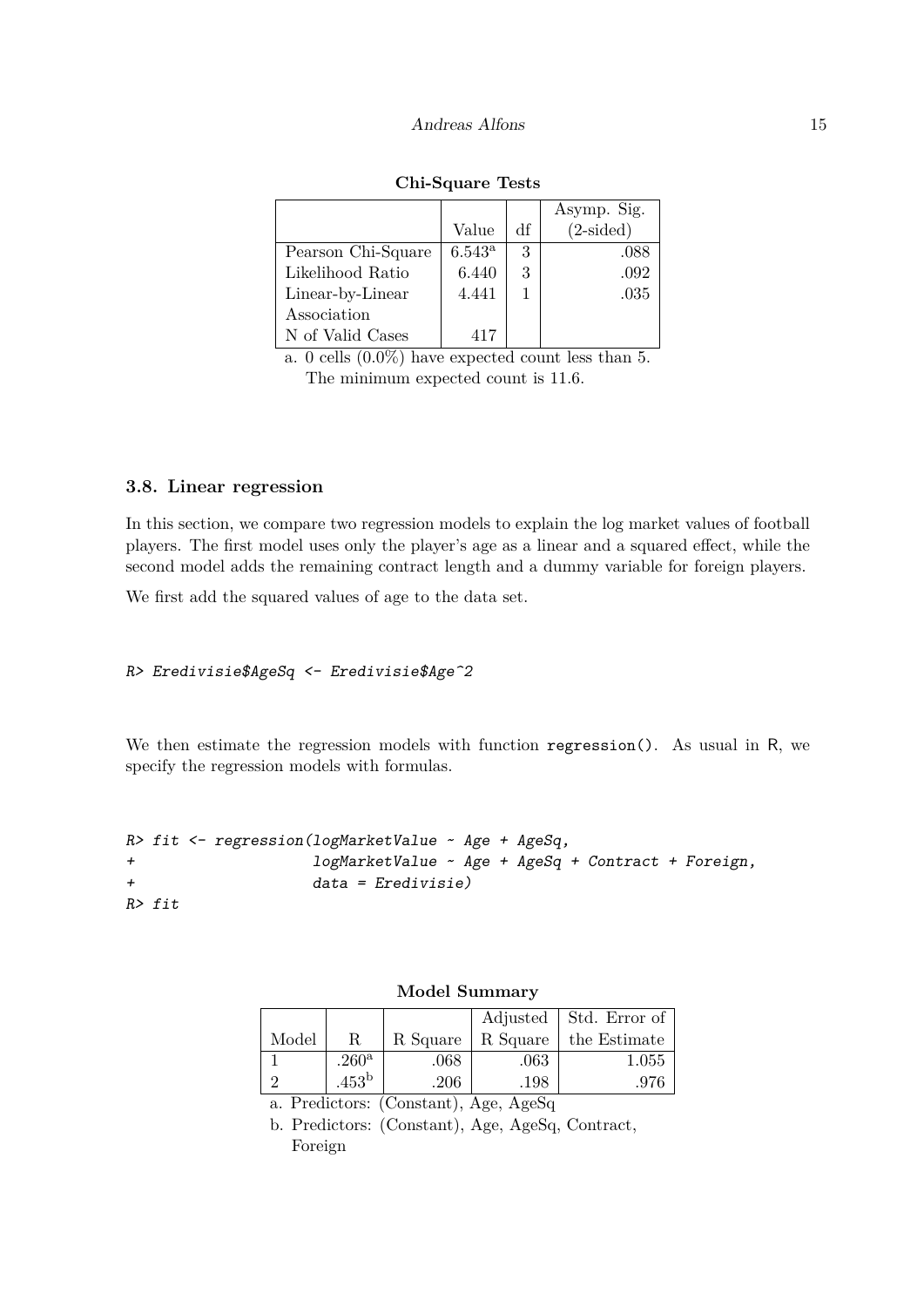|                |            | Sum of  |                |             |        |                   |
|----------------|------------|---------|----------------|-------------|--------|-------------------|
| Model          |            | Squares | df             | Mean Square | F      | Sig.              |
|                | Regression | 33.193  | $\overline{2}$ | 16.596      | 14.919 | .000 <sub>b</sub> |
|                | Residual   | 458.338 | 412            | 1.112       |        |                   |
|                | Total      | 491.530 | 414            |             |        |                   |
| $\mathfrak{D}$ | Regression | 101.011 | 4              | 25.253      | 26.513 | .000 <sup>c</sup> |
|                | Residual   | 390.519 | 410            | .952        |        |                   |
|                | Total      | 491.530 | 414            |             |        |                   |

**ANOVA<sup>a</sup>**

a. Dependent Variable: logMarketValue

b. Predictors: (Constant), Age, AgeSq

c. Predictors: (Constant), Age, AgeSq, Contract, Foreign

|                |            | Unstandardized |              | Standardized |          |      |
|----------------|------------|----------------|--------------|--------------|----------|------|
|                |            |                | Coefficients | Coefficients |          |      |
| Model          |            | В              | Std. Error   | Beta         | t        | Sig. |
|                | (Constant) | 4.125          | 1.734        |              | 2.379    | .018 |
|                | Age        | .742           | .136         | 2.719        | 5.456    | .000 |
|                | AgeSq      | $-.014$        | .003         | $-2.719$     | $-5.457$ | .000 |
| $\overline{2}$ | (Constant) | 4.007          | 1.607        |              | 2.494    | .013 |
|                | Age        | .684           | .126         | 2.506        | 5.421    | .000 |
|                | AgeSq      | $-.013$        | .002         | $-2.417$     | $-5.223$ | .000 |
|                | Contract   | .354           | .048         | .340         | 7.400    | .000 |
|                | Foreign    | .427           | .102         | .185         | 4.185    | .000 |

#### **Coefficients<sup>a</sup>**

a. Dependent Variable: logMarketValue

If we only want to print the table containing the model summaries, we can use the argument statistics of the print() method. In addition, argument change can be set to TRUE in order to include a test on the change in  $R^2$  from one model to the next.

 $R$ > print(fit, statistics = "summary", change = TRUE)

#### **Model Summary**

|       |                     |                                   |          | Std. Error | Change Statistics |             |     |     |        |
|-------|---------------------|-----------------------------------|----------|------------|-------------------|-------------|-----|-----|--------|
|       |                     |                                   | Adjusted | of the     | R Square          |             |     |     | Sig. F |
| Model |                     | R Square                          | R Square | Estimate   | Change            | Change<br>F | df1 | df2 | Change |
|       | $.260$ <sup>a</sup> | .068                              | .063     | 1.055      | .068              | 14.919      |     | 412 | .000   |
|       | $.453^{\rm b}$      | .206<br>$\epsilon$ and $\epsilon$ | .198     | .976       | .138              | 35.601      |     | 410 | .000   |

a. Predictors: (Constant), Age, AgeSq

b. Predictors: (Constant), Age, AgeSq, Contract, Foreign

Of course, all print() methods for objects returned by functions from package r2spss allow to select which tables to print. See the respective help files for details.

The plot() method of the regression results can be used to create a histogram of the residuals or a scatter plot of the standardized residuals against the standardized fitted values. Argument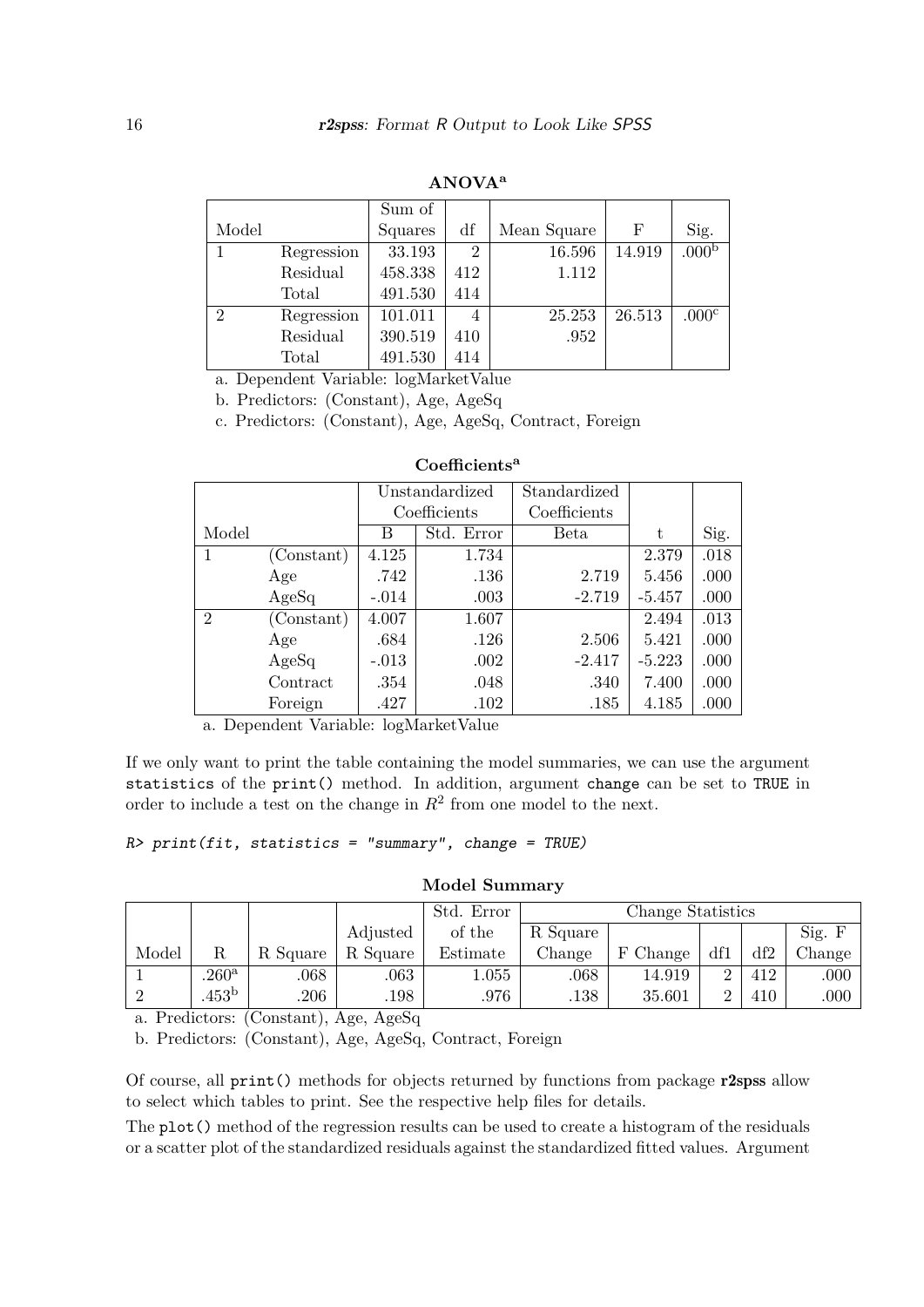which can be used to select between those two plots. Mimicking SPSS functionality, the plot is created for the *last* specified model in the call to regression().

```
R> plot(fit, which = "histogram")
```


**Dependent Variable: logMarketValue**

```
R> plot(fit, which = "scatter")
```


# **References**

<span id="page-16-0"></span>Alfons A (2022). r2spss*: Format* R *Output to Look Like* SPSS. R package version 0.3.2, URL <https://github.com/aalfons/r2spss/>.